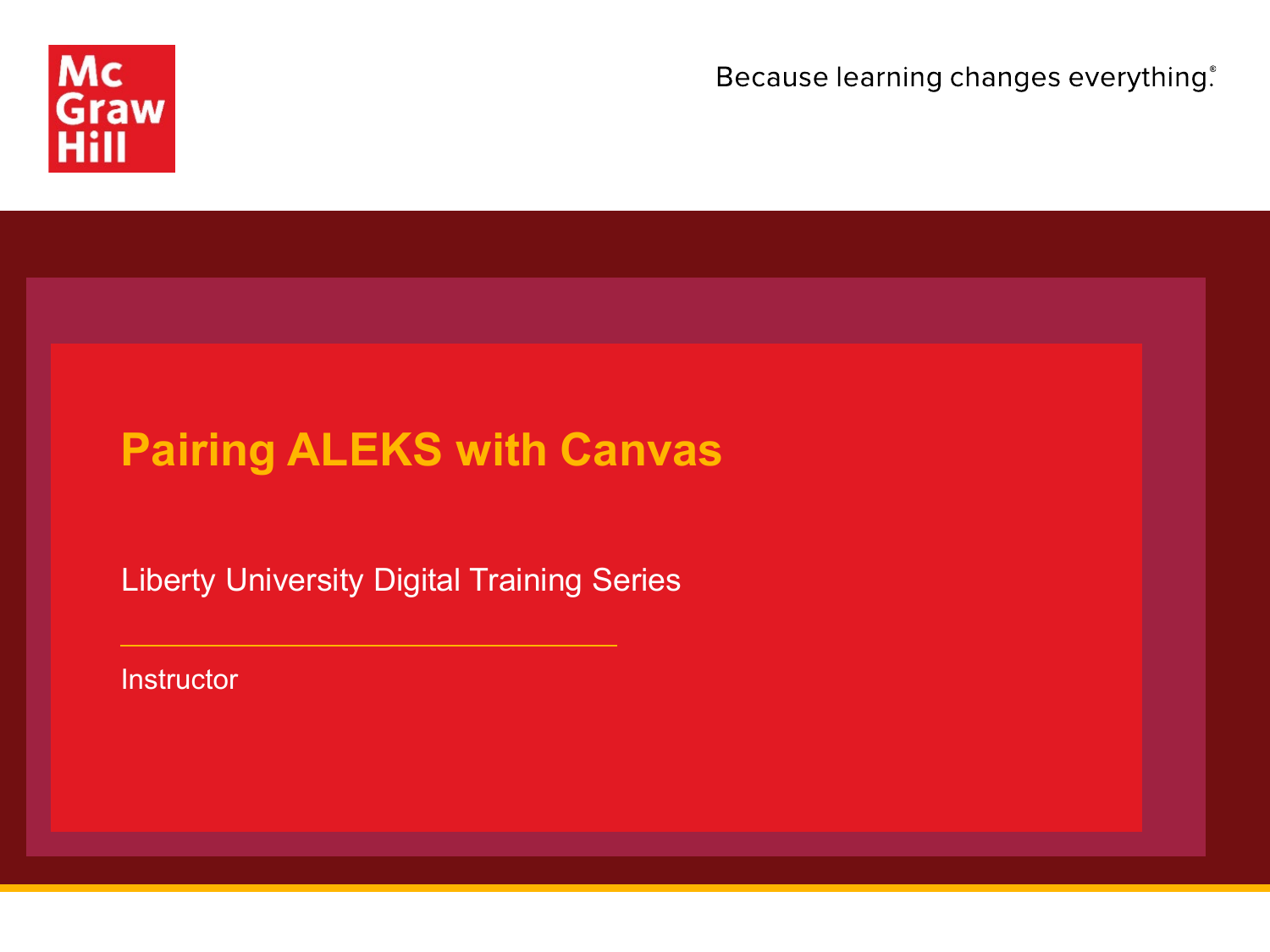## **Mc** Graw

#### **Step 1**

Log into your Canvas account and navigate to your course. Review the information about this technology integration by clicking the **"Read: Technology Integration Overview"** link.

| MATH114_LUO_MASTER_202220D<br><b>Recent Announcements</b> |                                                         |
|-----------------------------------------------------------|---------------------------------------------------------|
| Welcome to Canvas!<br><b>View Announcement</b>            |                                                         |
|                                                           | <b>COLLAPSE ALL</b><br><b>VIEW PROGRESS</b><br>$\cdots$ |
| ▼ Faculty Resources                                       | $\cdots$                                                |
| <b>McGraw-Hill: ALEKS</b>                                 |                                                         |
| <b>Read: Technology Integration Overview</b><br>P         |                                                         |
|                                                           |                                                         |
| Explore: McGraw Hill Faculty Resources<br>É               |                                                         |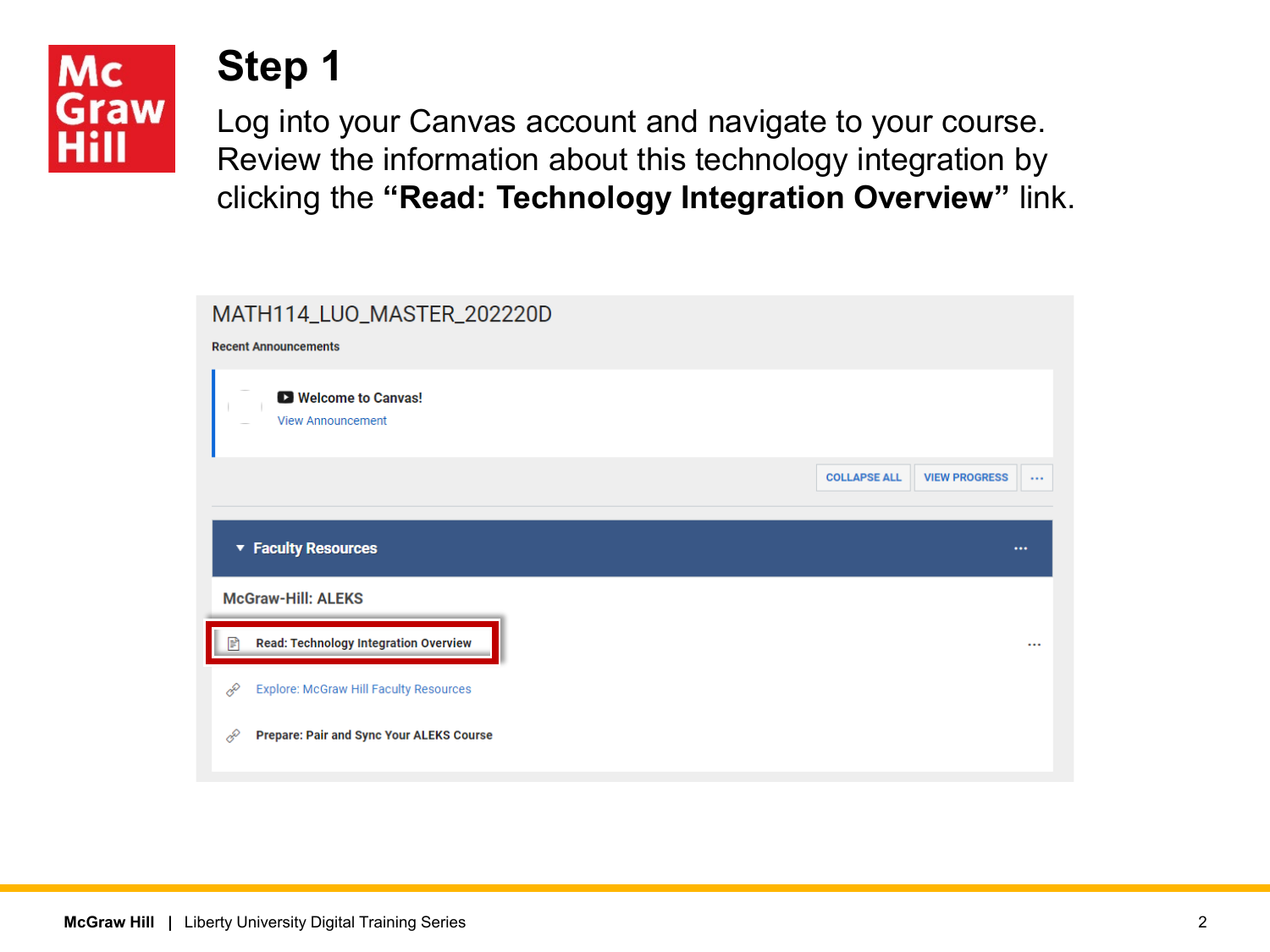

Review the Overview page for information about your course's technology integration. When ready, click **"Next"** to continue.

#### **Read: Technology Integration Overview**

Your course utilizes a third-party publisher and must be set-up. Please navigate through the next two pages to:

- 1. Review the instructions and tutorials to set-up and manage ALEKS on the Explore: McGraw Hill Faculty Resources page
	- Pair and Sync ALEKS Course
	- o Instructor Resources
	- o Student Resources
	- Technical Assistance
- 2. Pair and Sync your Canvas course to the ALEKS platform on the Prepare: Pair and Sync Your ALEKS Course page
	- o You will need to click on the link provided to finalize your ALEKS set-up.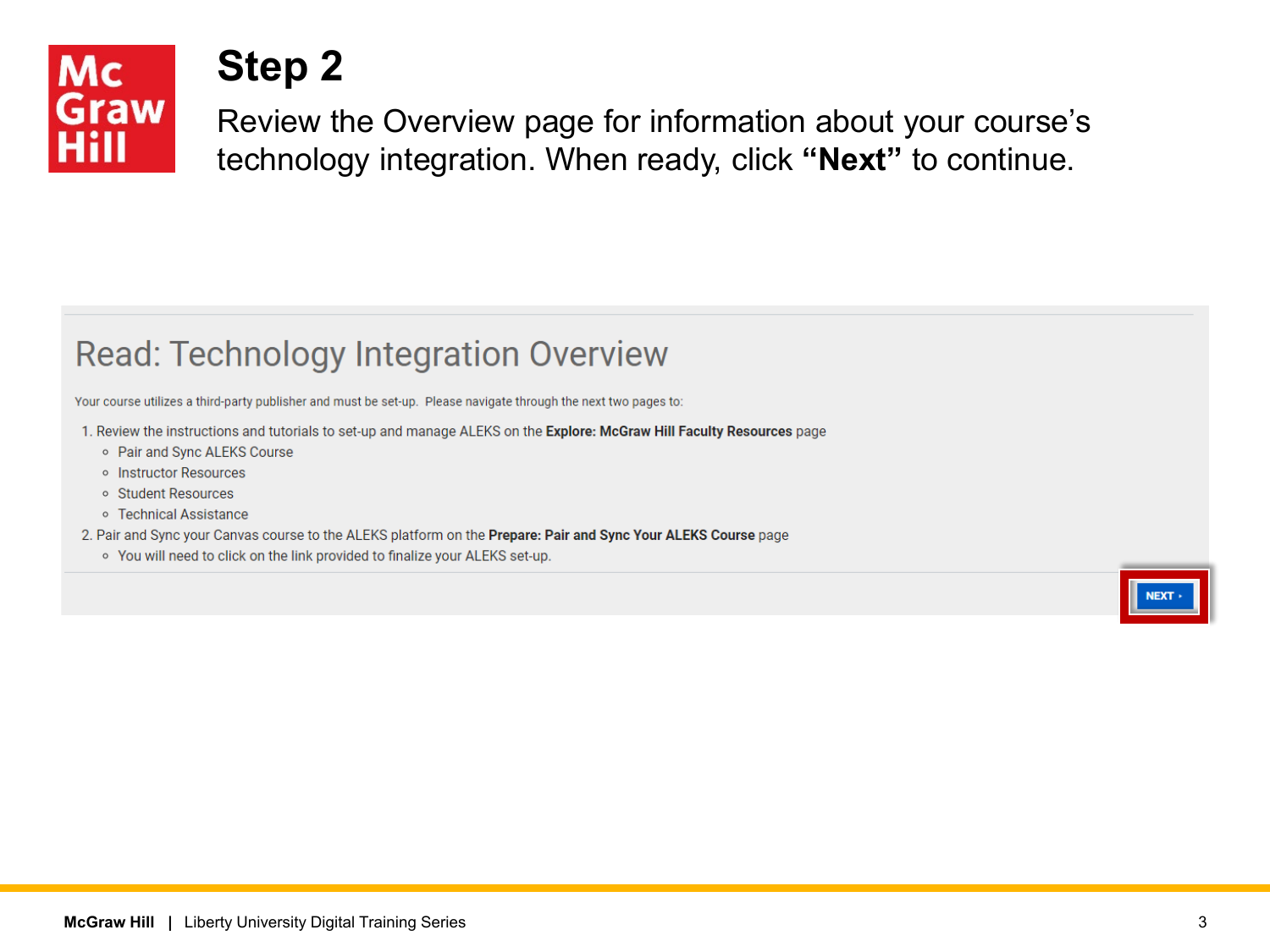#### **Mc** Graw Hill

#### **Step 3**

Your McGraw Hill Faculty Resources site will open in a new tab of your browser. After you review your resources, return to the open Canvas tab to continue.

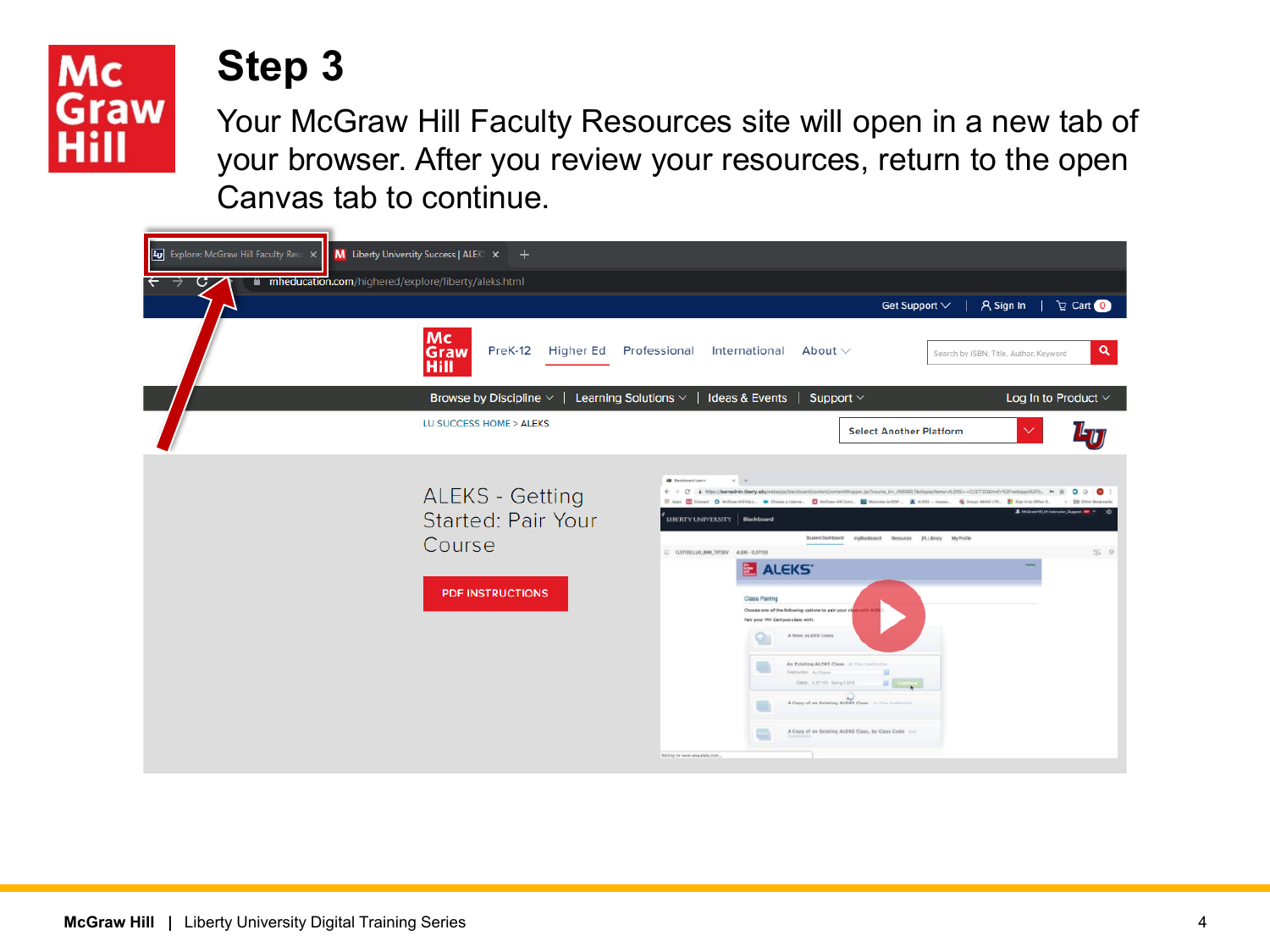**Mc** Graw Hill

#### **Step 4**

After returning to the Canvas tab, click **"Next"** to continue.

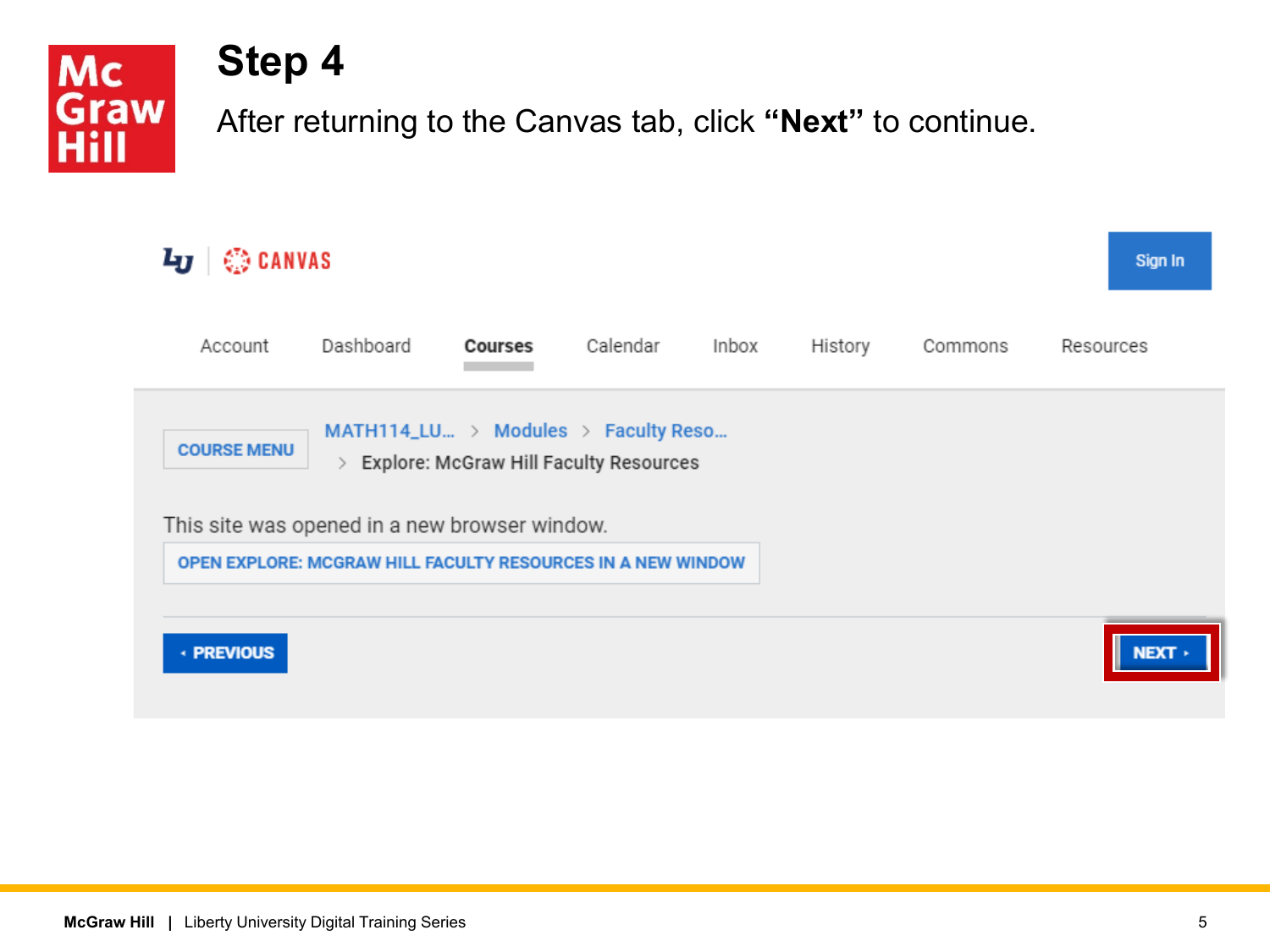

#### **Step 5** Click the **Load** button to launch ALEKS.

| $\mathbf{L}_{\mathbf{U}}$<br>Athletics<br>Residential<br>Online<br>Alumni<br>Parents<br>                                                       |         |           | Request Info   | Apply Now | Visit Us |         | <b>Create Guest Account</b> | Sign In   |
|------------------------------------------------------------------------------------------------------------------------------------------------|---------|-----------|----------------|-----------|----------|---------|-----------------------------|-----------|
| $L_J$ $\otimes$ canvas                                                                                                                         | Account | Dashboard | <b>Courses</b> | Calendar  | Inbox    | History | Commons                     | Resources |
| MATH114_LU > Modules > Faculty Reso ><br>Prepare: Pair and Sync Your ALEKS Course<br><b>COURSE MENU</b>                                        |         |           |                |           |          |         |                             |           |
| This tool needs to be loaded in a new browser window<br>Home<br>LOAD PREPARE: PAIR AND SYNC YOUR ALEKS COURSE IN A NEW WINDOW<br>Announcements |         |           |                |           |          |         |                             |           |
| Assignments                                                                                                                                    |         |           |                |           |          |         |                             |           |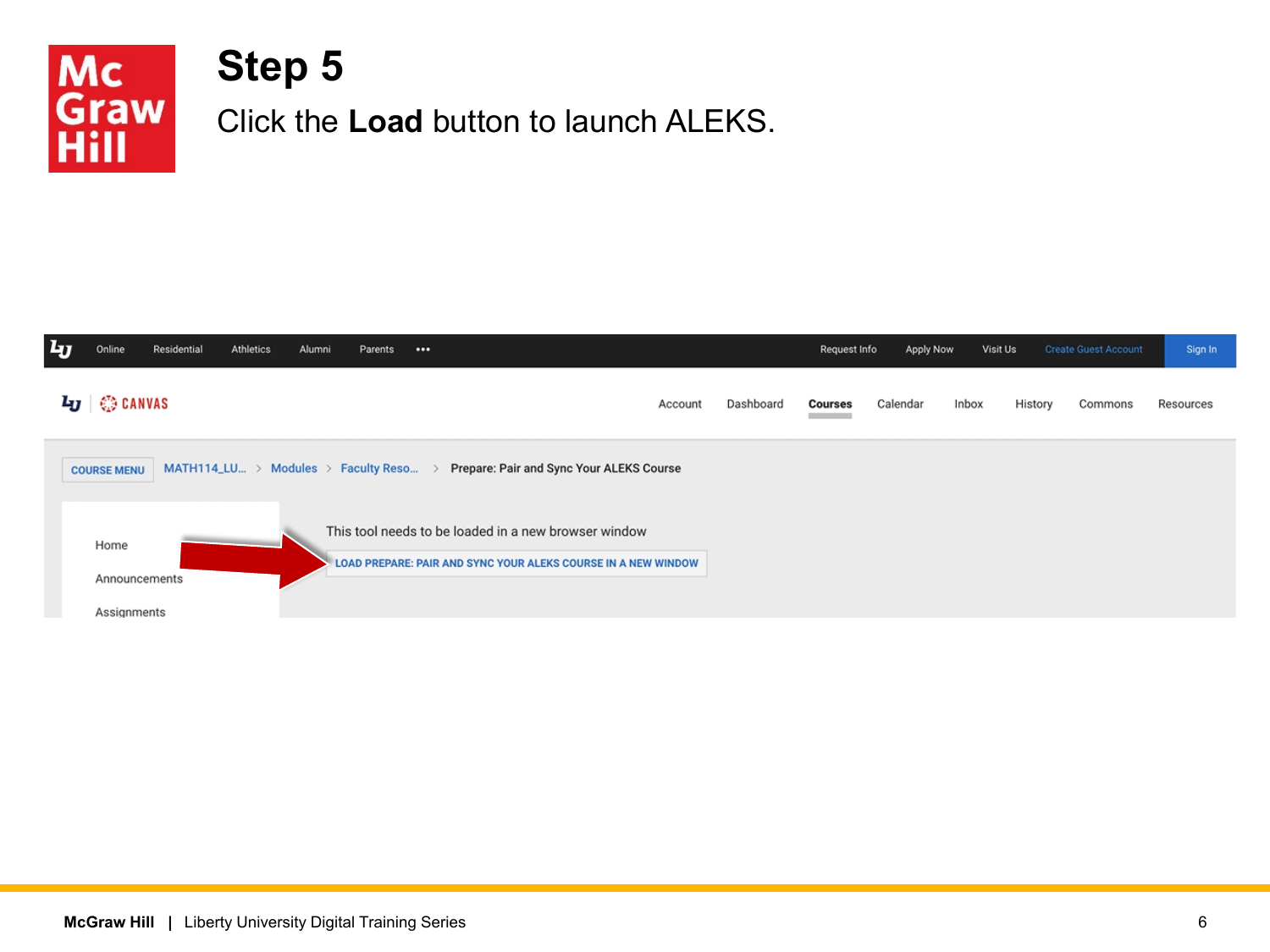

Select **"Yes, I want to use my existing ALEKS account"** and enter your ALEKS Login Name and Password. Click **"Continue"**.

**NOTE:** You should have received an email directly from the ALEKS Corporation with your Login Name and a link to set your password. There is an **"I forgot my login information"** link, if needed.

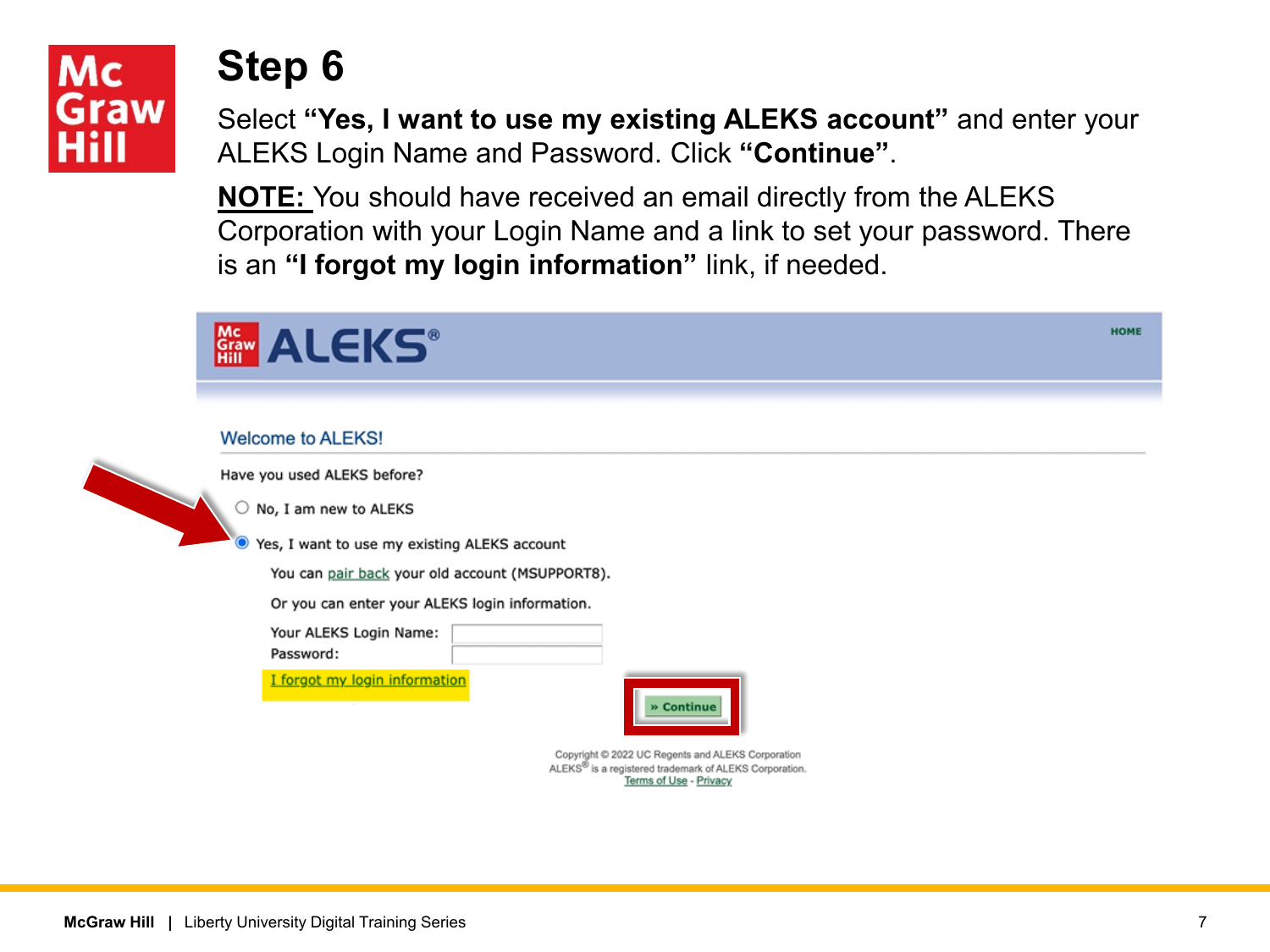

You will receive a notification that your Account is Paired. Click **"Continue"**.



**Account Paired** 

Congratulations!

Your ALEKS account has been securely paired with your MH Campus account.



**HOME**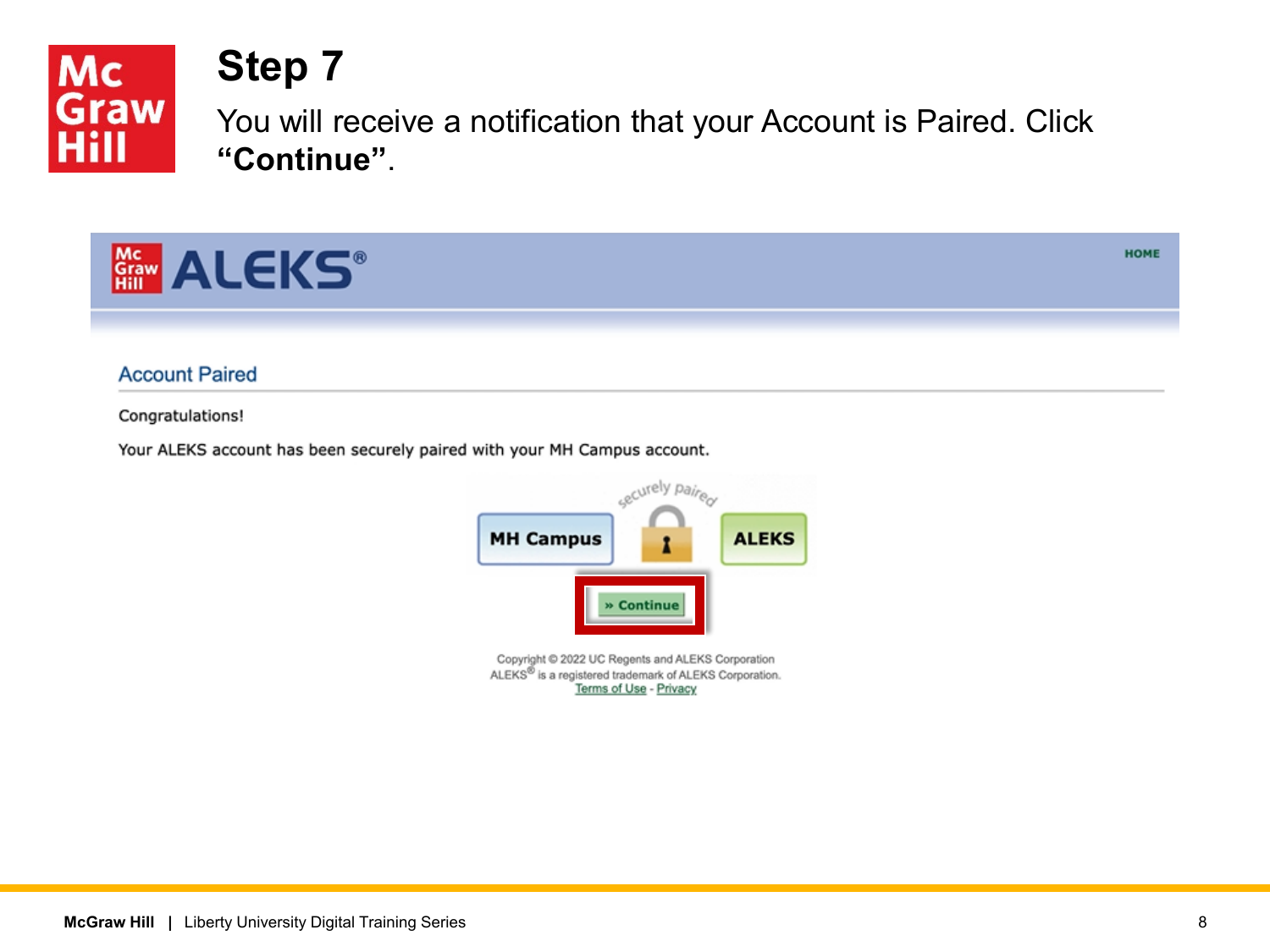

#### **Step 8a**

Click **"An Existing ALEKS Class"** and select your Class from the drop-down menu.

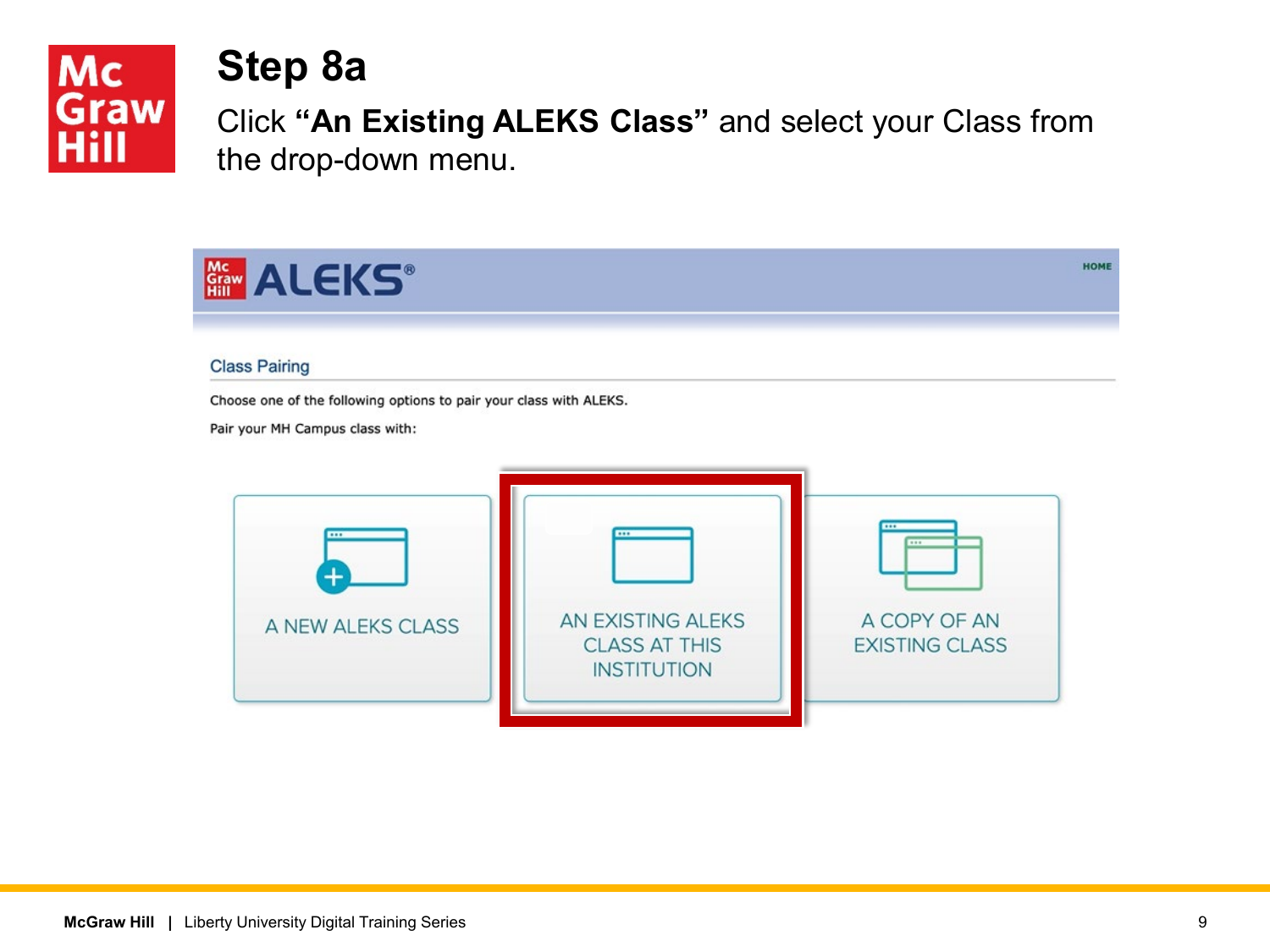

### **Step 8b**

Select the correct subterm section from your list and click **"Continue"**.

**Note:** If you are teaching multiple sections in a subterm, each will be labeled for your specific section.

| <b>Class Pairing</b>                                               |                           |                   |
|--------------------------------------------------------------------|---------------------------|-------------------|
| Choose one of the following options to pair your class with ALEKS. |                           |                   |
| Pair your MH Campus class with:                                    |                           |                   |
|                                                                    |                           |                   |
|                                                                    |                           |                   |
| $\overline{1}$                                                     | Select a Class:<br>Class: | ***               |
|                                                                    |                           |                   |
|                                                                    |                           |                   |
| A NEW ALEKS CLASS                                                  | MATH 114 - Fall B 2021    | <b>OPY OF AN</b>  |
|                                                                    | MATH 114 - Spring D 2022  | <b>TING CLASS</b> |
|                                                                    |                           |                   |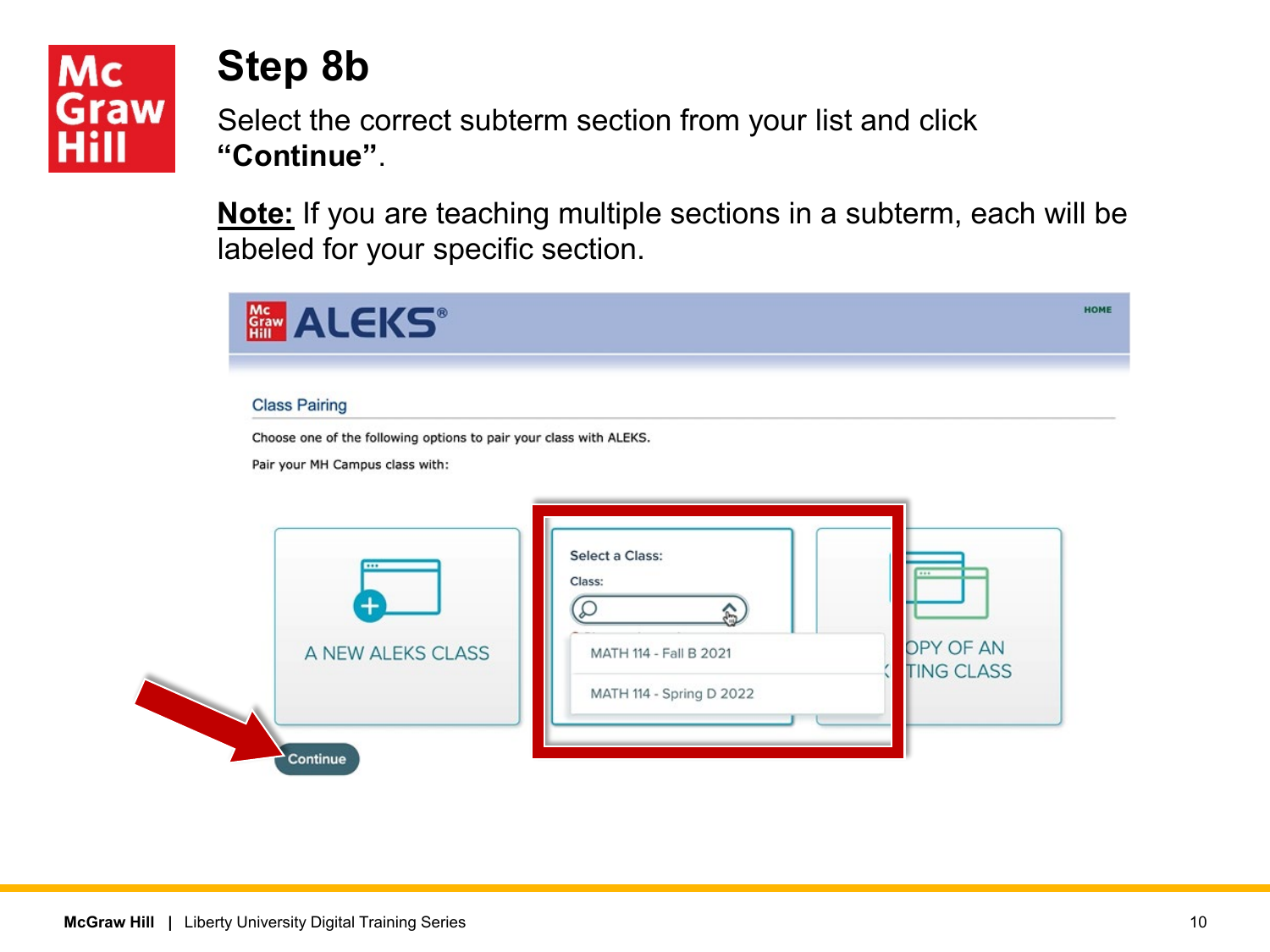

You will see a notification that your Course is Paired. Click **"Continue"** to continue to ALEKS.



#### **Course Paired**

Your ALEKS class has been created and securely paired with your MH Campus course.



**HOME**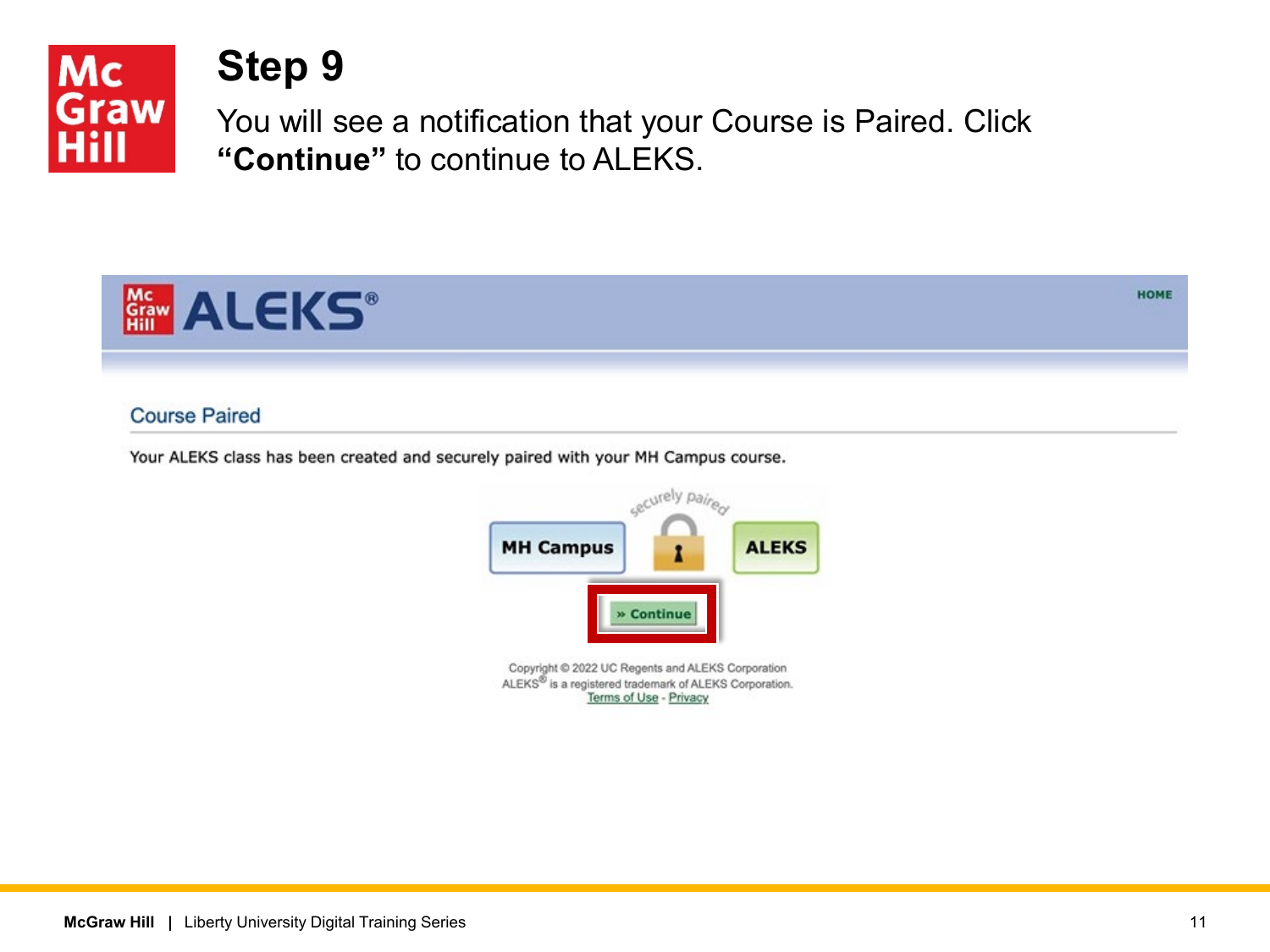#### **Mc** Graw Hill

### **Step 10**

From your ALEKS course homepage, hover over **"Gradebook" (A)** and click on **"Gradebook Setup" (B)**.

This step will enable your Grade Synchronization.

| <b>ALEKS*</b>                                                                                                  | Search for Classes, Students and Assignments                          | $\alpha$<br>Hello McGraw Support_i *   Community |
|----------------------------------------------------------------------------------------------------------------|-----------------------------------------------------------------------|--------------------------------------------------|
| <b>CLASS »</b><br>⋒<br><b>MATH 114 - Spring D 2022</b>                                                         | <b>STUDENT »</b><br>$(0 \triangleq)$ $\vee$<br>Enter Your Search<br>E | $\checkmark$                                     |
| 田<br><b>Class Administration</b><br><b>GRADEBOOK</b><br>» Class Gradebook<br>» Gradebook Setup                 | <b>Gradebook</b><br><b>Reports</b><br>Assignments                     | QuickTables                                      |
| » Gradebook Log<br>1933-1937<br>2022<br>Class Code:<br>Class Duration:<br>PWYD3-GGTL3<br>$03/14/22 - 05/06/22$ | ت ره ا<br>0%<br>Progress<br>0 of 6 Topics                             | No Current Objective                             |
| Course Product:<br>Instructor:                                                                                 | 0                                                                     |                                                  |
| Quantitative Reasoning<br>McGraw Support_i<br><b>MATH</b> <sup>822</sup>                                       |                                                                       |                                                  |
| Class Summary »                                                                                                | Select slice to see mastery.<br>View Full Report »                    | View All »                                       |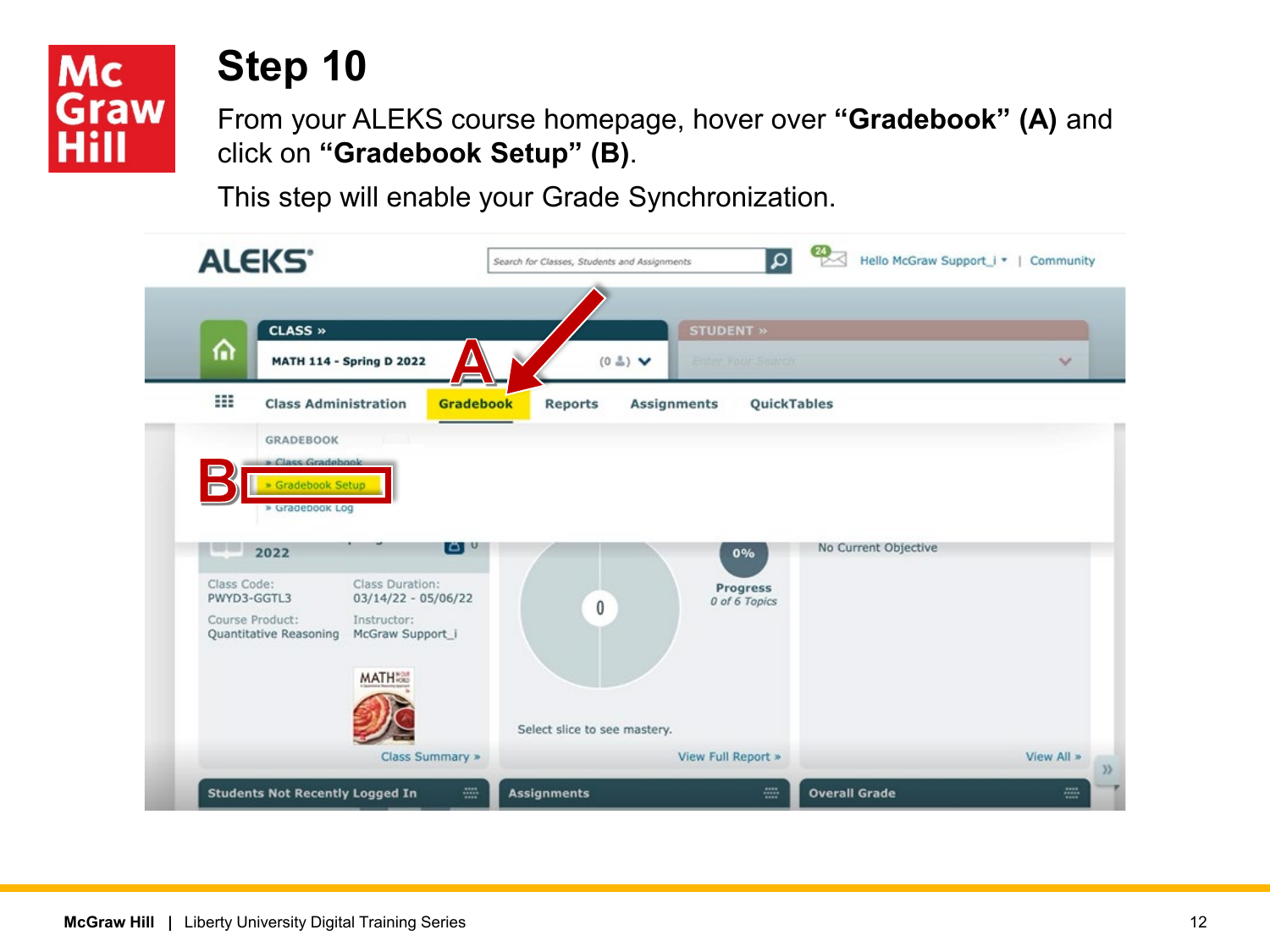

Select **"Automatically synchronize ALEKS grades with your LMS gradebook"**. Then, select the categories that have a weighting.

**Note:** Weighted categories vary from course to course.

|                          | <b>Gradebook Category</b>                         | Category<br>Weight (%)        | $\circ$<br>Sync | Need a suggestion? The guides below<br>can help you set up a basic weighting<br>system. |
|--------------------------|---------------------------------------------------|-------------------------------|-----------------|-----------------------------------------------------------------------------------------|
| Θ                        | Pie Progress<br>Edit                              | o<br>$\circ$<br>$\%$          | $\Box$          | Gradebook Setup Guide                                                                   |
| a                        | Time<br>Edit                                      | $\circ$<br>$\circ$<br>%       | 0               |                                                                                         |
| Θ                        | Topic<br>Edit                                     | $\circ$<br>$\circ$<br>$\%$    | 0               |                                                                                         |
| G                        | Objective<br>fidit:                               | $\circ$<br>$\circ$<br>$\%$    | O               |                                                                                         |
| $\overline{\mathcal{L}}$ | Video<br>Edit                                     | $\circ$<br>$\circ$<br>$\%$    | $\Box$          |                                                                                         |
| ହ                        | Scheduled Knowledge Check<br><b>Edit</b>          | $\circ$<br>$\circ$<br>$\%$    | о               |                                                                                         |
| B                        | Quiz<br>Estat.                                    | $^{\circ}$<br>$\circ$<br>$\%$ | o               |                                                                                         |
| 拦                        | Test<br>Edit                                      | $^{\circ}$<br>57.1 %          | Ø               |                                                                                         |
| Ď                        | Homework<br>Edit:                                 | $\circ$<br>42.9 %             | S               |                                                                                         |
|                          | <b>Gradebook External Assignment Category</b> (b) | Add New Row                   |                 |                                                                                         |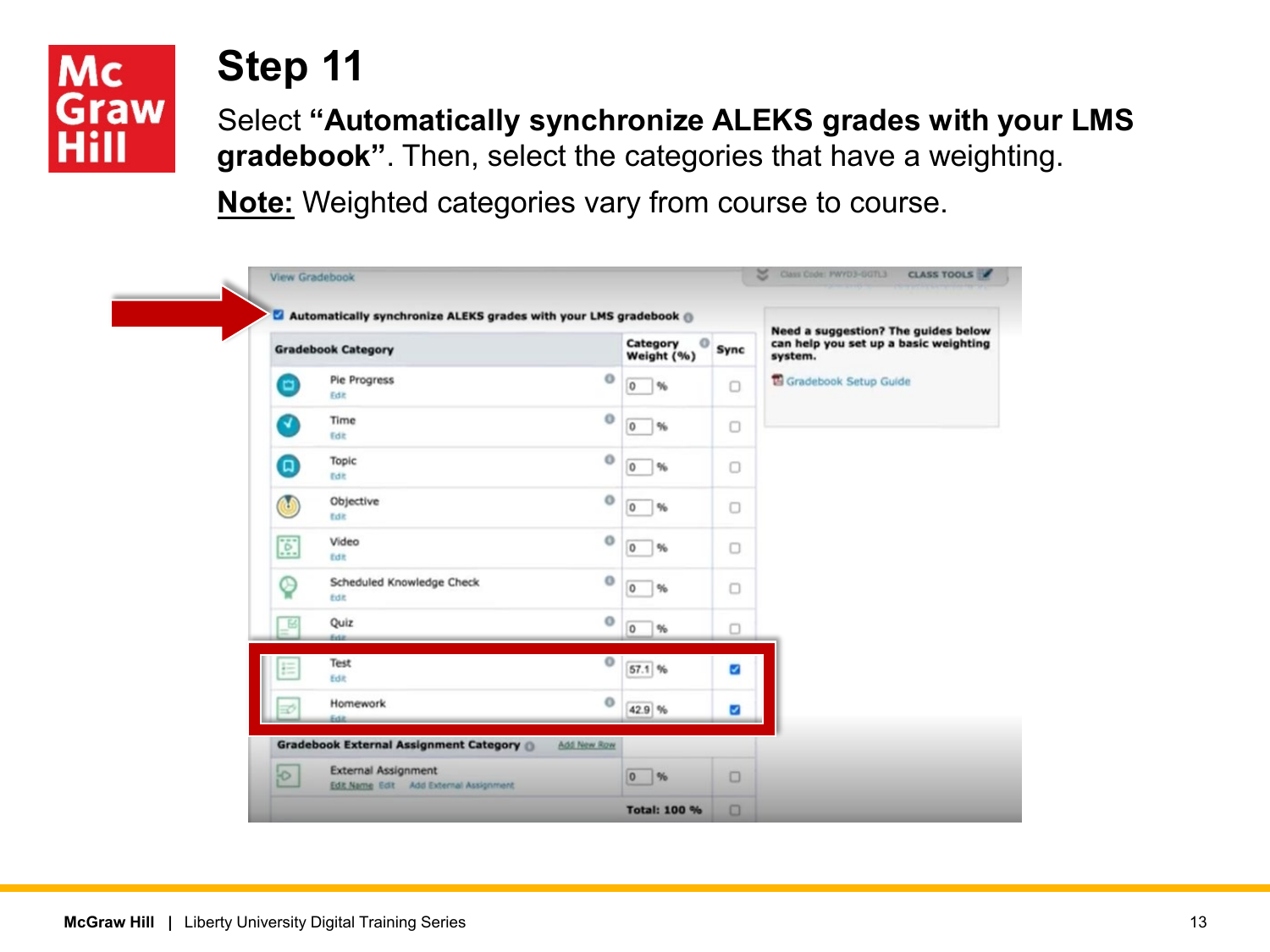# Mc<br>Graw<br>Hill

### **Step 12**

After making your selection(s), scroll to the bottom of the page and click **"Save"**.

|                                                                                                                               |                     |   | Class Code: PWYD3-GGTL3                             | <b>CLASS TOOLS</b> |
|-------------------------------------------------------------------------------------------------------------------------------|---------------------|---|-----------------------------------------------------|--------------------|
| <b>Gradebook External Assignment Category (D)</b><br><b>Add New Row</b>                                                       |                     |   |                                                     |                    |
| <b>External Assignment</b><br>$\Theta$<br>Edit Name Edit Add External Assignment                                              | %<br>$\circ$        | 0 |                                                     |                    |
|                                                                                                                               | <b>Total: 100 %</b> | 0 |                                                     |                    |
| <b>Total Grade Display Settings</b>                                                                                           |                     |   |                                                     |                    |
| Show total grades to students                                                                                                 |                     |   |                                                     |                    |
| Hide total grades from students <sup>®</sup>                                                                                  |                     |   |                                                     |                    |
| <b>Grading Scale for Total Grade</b>                                                                                          |                     |   |                                                     |                    |
| * Note that this scale is only for the total class grade. It does not apply to individual assignments (quizzes, tests, etc.). |                     |   |                                                     |                    |
| Do not show letter grades on the instructor or student gradebook.<br>◉                                                        |                     |   | $=$ Using this Tool:                                |                    |
| ○ Show letter grades on instructor gradebook only.<br>○ Show letter grades on both instructor and student gradebooks.         |                     |   | To change the grading<br>scale, drag the green      |                    |
| F<br>D<br>c                                                                                                                   | B<br>A              |   | triangles to the desired<br>percentages.            |                    |
|                                                                                                                               |                     |   | To create a new grading                             |                    |
|                                                                                                                               |                     |   | category, drag an<br>end triangle toward the        |                    |
|                                                                                                                               |                     |   | middle.                                             |                    |
|                                                                                                                               |                     |   | You can change the letter of<br>a grade category by |                    |
|                                                                                                                               |                     |   | selecting it and typing a new<br>letter.            |                    |
| 70<br>10<br>0<br>20<br>60<br>50                                                                                               | 80<br>90<br>100     |   |                                                     |                    |
|                                                                                                                               |                     |   |                                                     |                    |
|                                                                                                                               | Cancel<br>Save      |   |                                                     |                    |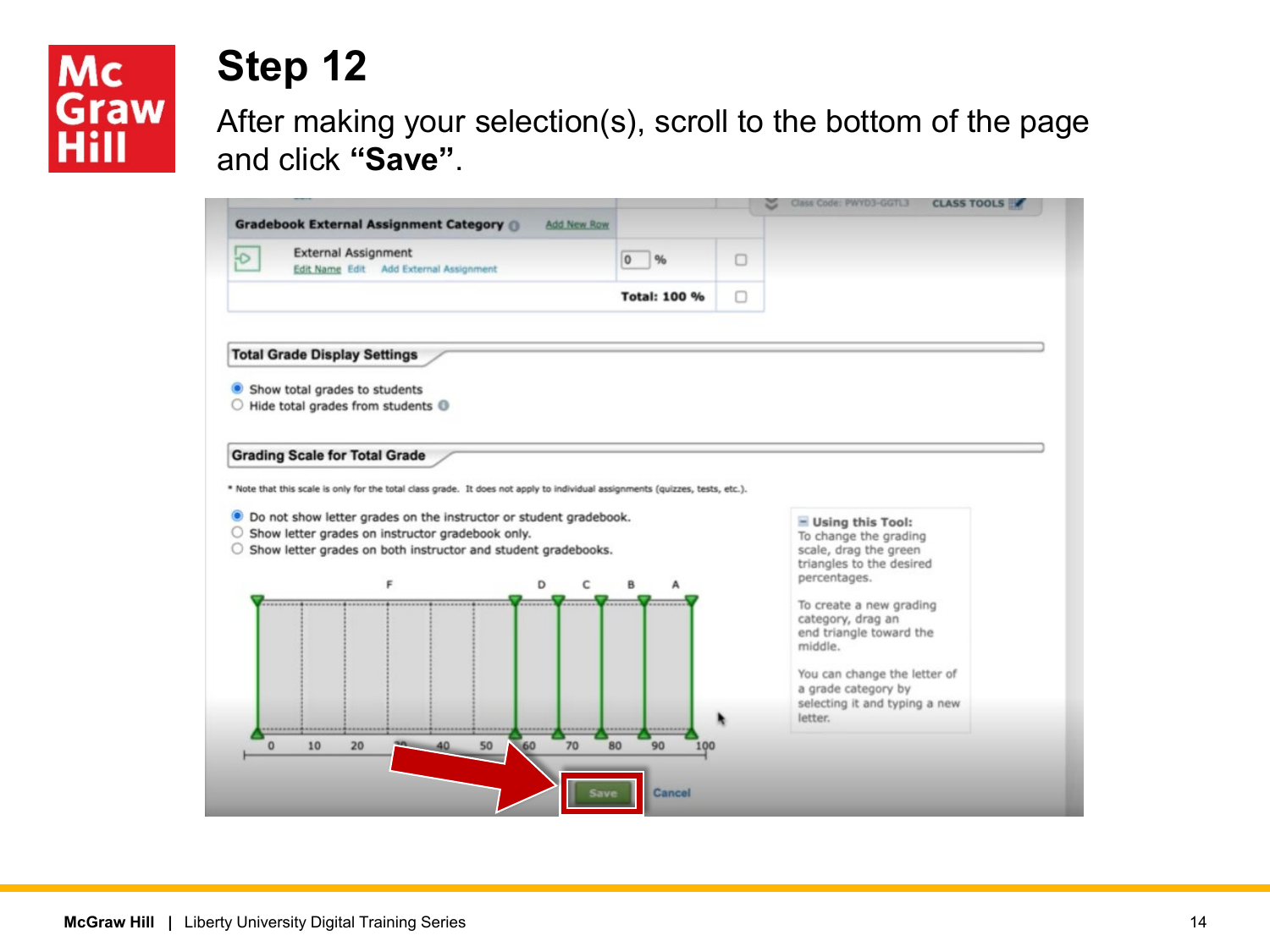

When you are ready to return to Canvas, simply close your browser tab to return.